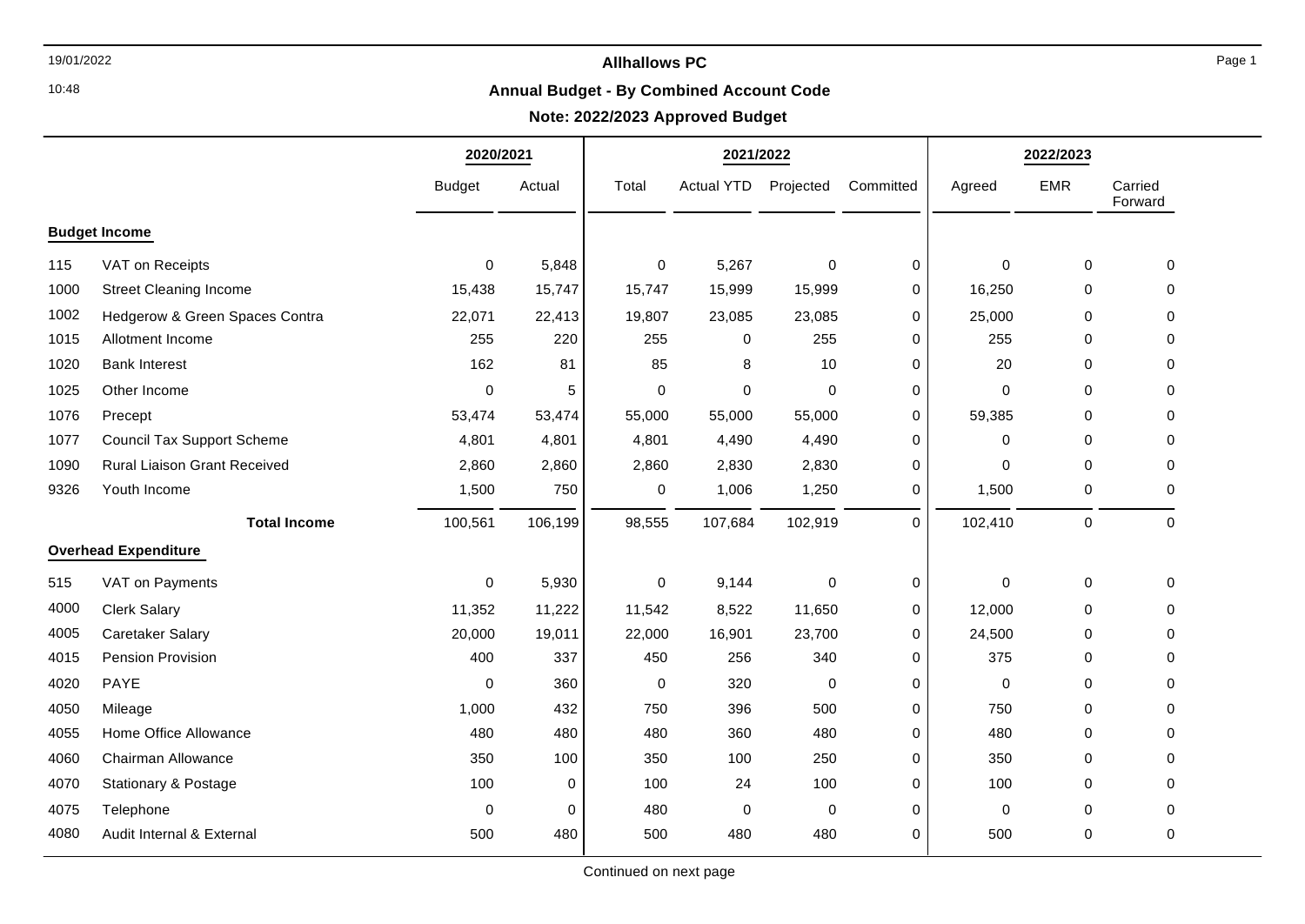# 10:48

# 19/01/2022 **Allhallows PC**

### **Annual Budget - By Combined Account Code**

# **Note: 2022/2023 Approved Budget**

|      |                                    | 2020/2021     |             | 2021/2022 |                   |             |             | 2022/2023   |             |                    |
|------|------------------------------------|---------------|-------------|-----------|-------------------|-------------|-------------|-------------|-------------|--------------------|
|      |                                    | <b>Budget</b> | Actual      | Total     | <b>Actual YTD</b> | Projected   | Committed   | Agreed      | <b>EMR</b>  | Carried<br>Forward |
| 4085 | Insurance                          | 2,500         | 2,288       | 2,550     | 2,470             | 2,470       | 0           | 2,550       | $\mathbf 0$ | $\mathbf 0$        |
| 4090 | Training                           | 950           | 135         | 950       | 667               | 750         | 0           | 950         | $\mathbf 0$ | 0                  |
| 4095 | Subscriptions                      | 700           | 707         | 650       | 578               | 650         | $\mathbf 0$ | 650         | $\mathbf 0$ | $\Omega$           |
| 4110 | Parish Website                     | 150           | $\mathbf 0$ | 200       | $\Omega$          | 60          | $\mathbf 0$ | 250         | $\mathbf 0$ | 0                  |
| 4125 | <b>Other Expenses</b>              | $\mathbf 0$   | 35          | 0         | $\Omega$          | $\mathbf 0$ | 0           | $\mathbf 0$ | $\mathbf 0$ | $\Omega$           |
| 4130 | Computer / IT Expenses             | 1,800         | 1,613       | 1,800     | 1,082             | 1,200       | 0           | 1,300       | 0           | 0                  |
| 4260 | <b>Street Cleaning Expenses</b>    | 600           | 734         | 950       | 110               | 150         | $\mathbf 0$ | 600         | $\mathbf 0$ | 0                  |
| 4270 | Hedgerow & Greeen Spaces Contr     | 20,000        | 19,100      | 17,000    | 14,325            | 20,000      | 0           | 20,000      | $\mathbf 0$ | 0                  |
| 4280 | Village Hall Grass Cutting         | 1,200         | 1,020       | 1,200     | 1,020             | 1,140       | 0           | 1,200       | 0           | $\Omega$           |
| 4290 | Village Hall Revenue Grant         | 2,500         | 2,500       | 2,500     | 2,500             | 2,500       | 0           | 2,500       | 0           | 0                  |
| 4300 | Play Park                          | 750           | 1,730       | 19,613    | 20,293            | 21,000      | 0           | 2,750       | 0           | $\mathbf 0$        |
| 4305 | <b>Weed Spraying</b>               | 800           | 0           | 255       | $\mathbf 0$       | 255         | 0           | 255         | $\mathbf 0$ | $\Omega$           |
| 4310 | <b>Cemetery Grass Cutting</b>      | 3,000         | 3,360       | 3,000     | 2,880             | 3,000       | 0           | 3,000       | $\mathbf 0$ | 0                  |
| 4315 | <b>Cemetery Hedges</b>             | 300           | 560         | 280       | 280               | 280         | 0           | 600         | $\mathbf 0$ | 0                  |
| 4320 | Allotments                         | 100           | 129         | 206       | 202               | 202         | 0           | 275         | 0           | $\Omega$           |
| 4325 | <b>General Maintenance</b>         | $\mathbf 0$   | 132         | 250       | 269               | 350         | 0           | 350         | 0           | 0                  |
| 4350 | Section 137 Grants                 | 1,000         | 248         | 1,000     | 250               | 350         | $\mathbf 0$ | 350         | 0           | 0                  |
| 4355 | Grants made under other powers     | 1,750         | 0           | 1,000     | 800               | 1,000       | $\mathbf 0$ | 1,500       | $\mathbf 0$ | 0                  |
| 4360 | <b>Rural Liaison Grant Made</b>    | 2,860         | 0           | 2,860     | $\mathbf 0$       | 0           | 1,500       | 0           | 0           | $\Omega$           |
| 4400 | <b>Cross Park Cleaner</b>          | 0             | 0           | 0         | 387               | $\mathbf 0$ | 0           | 0           | $\mathbf 0$ | $\Omega$           |
| 4405 | <b>Cross Park Land Maintenance</b> | 6,000         | 3,874       | 5,000     | 3,426             | 3,800       | $\mathbf 0$ | 5,000       | $\mathbf 0$ | 0                  |
| 4410 | Cross Park Pavil Maint/Check       | 0             | 163         | 400       | 3,173             | $\mathbf 0$ | 0           | 1,500       | 0           | 0                  |
| 4425 | <b>Cross Park Energy Costs</b>     | $\Omega$      | 62          | 0         | $\Omega$          | $\Omega$    | 0           | $\Omega$    | $\mathbf 0$ | 0                  |
| 4430 | Cross Park Revenue Grant           | 2,500         | 2,500       | 2,500     | 2,500             | 2,500       | 0           | 2,500       | 0           | 0                  |
| 4450 | <b>Brimp Cleaner</b>               | $\Omega$      | $\mathbf 0$ | 0         | 139               | $\mathbf 0$ | $\mathbf 0$ | 0           | $\mathbf 0$ | 0                  |
|      |                                    |               |             |           |                   |             |             |             |             |                    |

Page 2